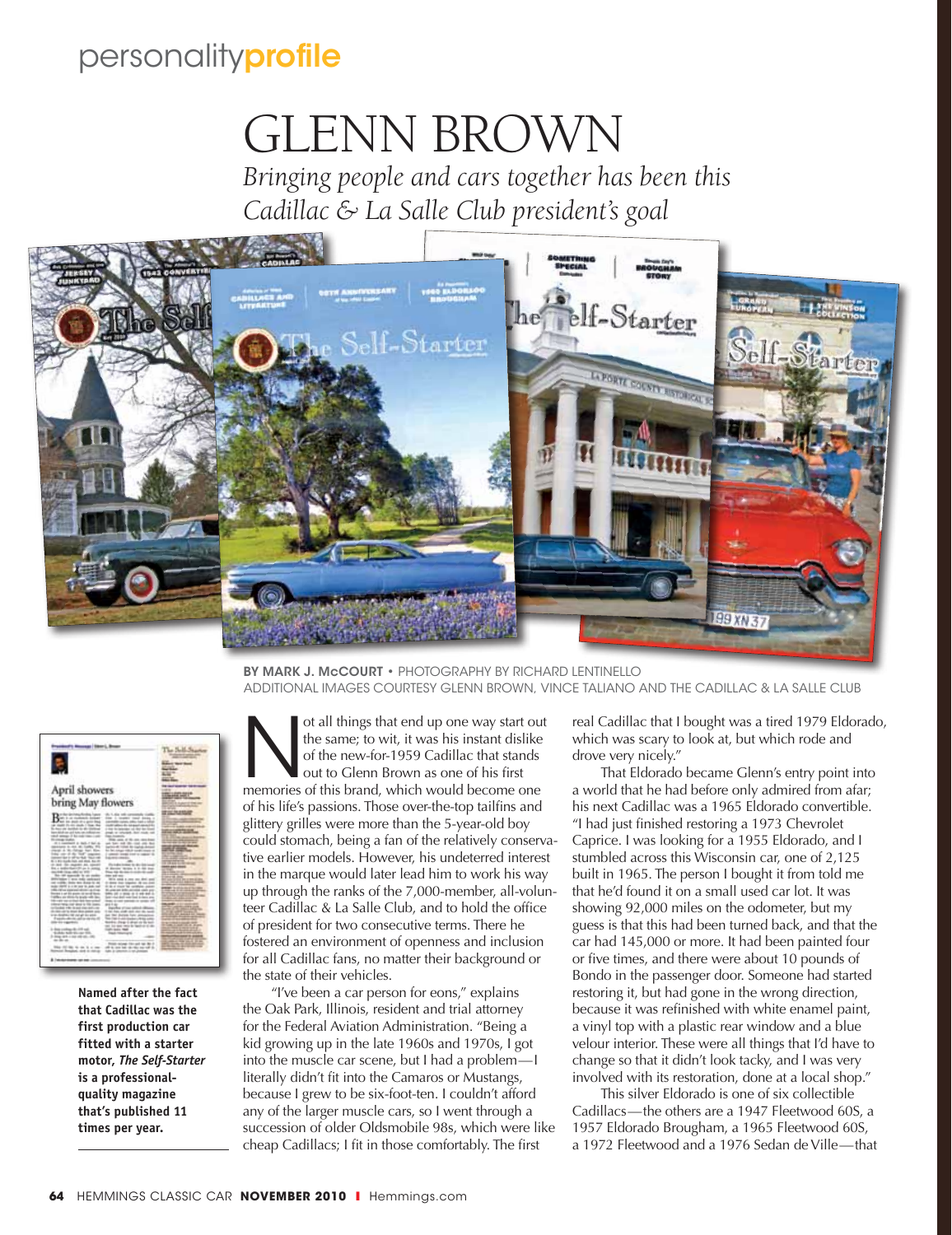





*Running the club was like being a ship's captain you have to keep it off the reef, and it's steady as she goes…*" Ru<br>bei<br>xo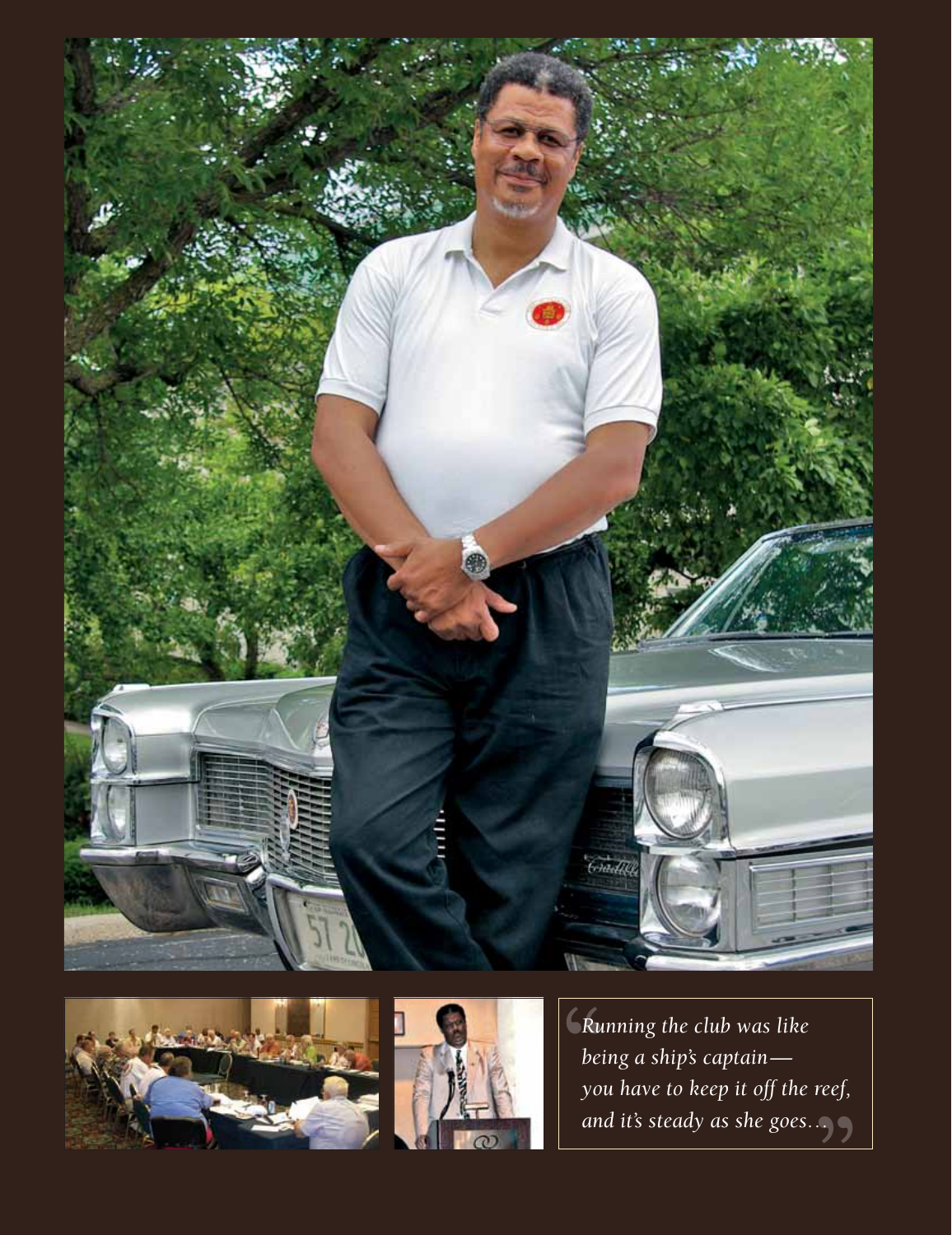

**Of all his Cadillacs, Glenn's favorite is this silver 1965 Eldorado convertible with white leather interior. He drives it regularly throughout the Chicago area, mostly during the summer with the top down. His comment, "Everybody's got a Chevy, but not everyone has a Cadillac," is spot on.**

Glenn owns today. It exemplifies the two things that Cadillac means most to him: "Number one is a sense of style. And number two is that symbol that stood for many years: Owning a Cadillac meant that you'd arrived, or that you believed that you'd arrived. That symbolism took a hit during the energy crisis and into the 1980s, but it's starting to come back."

Owning a growing number of Cadillacs was only part of what pushed Glenn into becoming an active member of his local Chicago chapter of the Cadillac & La Salle Club. "I am the child of a General Motors employee, and I believe in buying American. In the early 1980s, I was considering buying a car from an orphan manufacturer. I spoke with a man from that marque's club at a show, telling him that I was considering buying one, and asking if he would help me with information and advice. He told me that he'd introduce me to the president of their club, who was also at that show. He led me over to the man, who was speaking with someone else. I waited to speak with him for about five minutes, but he never acknowledged my presence. Now, I'm not too easy to ignore—I'm a very tall black man who, at the time, weighed about 260 pounds. I got frustrated and walked away.

"There was a vendor at that same show who was selling parts for my 1979 Eldorado. I asked him how much the parts were, and he asked me if I was a member of the club, because he offered a club discount. I didn't know which club he was referring to, so he told me about the Cadillac & La Salle Club. I checked it out, and I joined," Glenn recalls.

"I didn't go to meetings at first, but when I did go, I found a group of 40 people who I didn't know, and who didn't know me. They all had much nicer cars than I did. I was intimidated at first, but some reached out to me, asked about my cars and told me about theirs. These people had the same 'C.A.D.,' what we call Cadillac Acquisition Disease. They were understanding and helpful, and I began going

to more club events.

"I became friends with the regional officers," Glenn says. "In 1994 or '95, the president of our club wanted to host a national event, and I offered to represent them at a C&LC meeting in Detroit, because I was already headed there on business. Thanks to that meeting, I became our regional representative to the national board. I was soon asked to serve as a national table officer, but I declined, thinking that I wouldn't have the time. About nine years ago, a candidate for club president asked if I would sit as his vice president, and after hemming and hawing, I agreed." Glenn himself became president in 2006, and served until his second term ended with the closing of the Grand National on July 17, 2010.

"Running the club was like being a ship's captain—you have to keep it off the reef, and it's steady as she goes," he says. "A few issues came up under my watch. The first was admitting professional cars, as some people complained that they were not factory-made, but we persevered in convincing people that they were Cadillacs and should be accepted nonetheless.

The issue of modified cars came up about six years ago. Some members wanted to know what we should do about them. I said, 'They're Cadillacs, and we're all enthusiasts.' Many of these modifieds and resto-rods were made from cars that guys in the club wouldn't touch, and they were remade into something useful and attractive. Some people think this type of car isn't worth seeing, and it may not be your cup of tea," Glenn muses. "Cars like this will likely not be winners at our shows because they're not authentically restored, but if they weren't found and modified, they might not be here today at all."

Glenn recalls another story about a modified Cadillac whose owner may not have fit the typical Cadillac & La Salle Club demographic, but whose passion for the brand was as strong as any member's. "I've been trying to make the club more inclusive,"